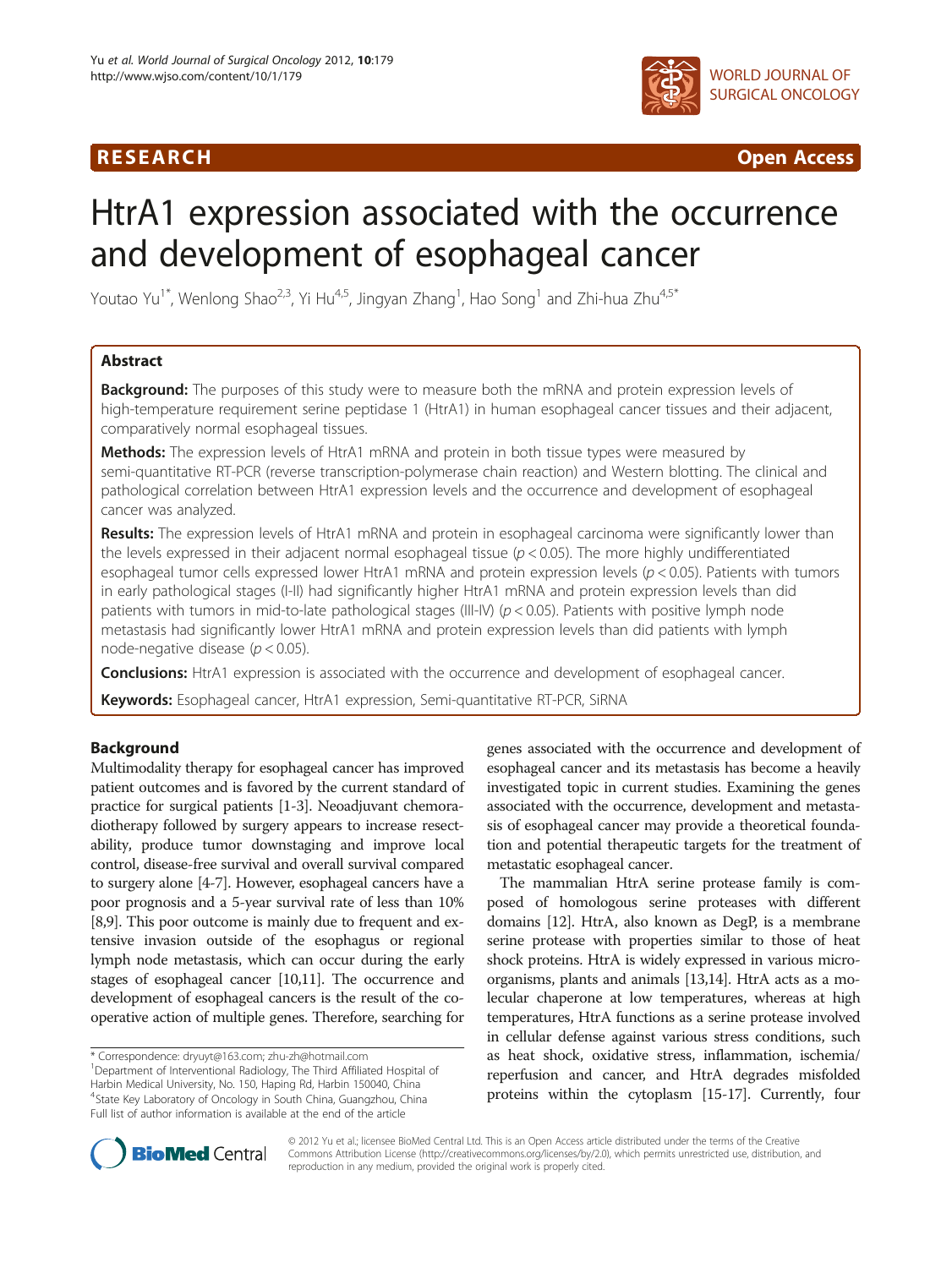members have been reported as belonging to the human HtrA family: HtrA1, HtrA2, HtrA3 and HtrA4 [\[18\]](#page-7-0). HtrA1 was the first member identified in the human HtrA serine protease protein family. HtrA1 is a secreted protein that is involved in the degradation of the extracellular matrix. Initially detected in fibroblasts infected with simian virus 40 (SV40), HtrA1 was also later found in cases of cartilage arthritis in which it played a positive role in regulating osteoarthritis [\[19,20](#page-7-0)].

HtrA1 is considered to be a tumor suppressor gene that reduces the transforming ability of fibroblasts and suppresses the growth of highly invasive tumors, such as ovarian cancer and invasive melanoma [[15,20,21](#page-7-0)]. In addition, previous research has reported that HtrA1 protein expression is associated with tumor migration and metastasis [\[22,23\]](#page-7-0). The expression of HtrA1 in human esophageal cancer tissues, as well as its relevance in the occurrence and development of esophageal cancers, has not yet been reported. Also, there have been no reports correlating HtrA1 expression with esophageal cancer cell metastasis. This study utilized semi-quantitative RT-PCR (reverse transcription-polymerase chain reaction) and Western blotting to measure HtrA1 mRNA and protein expression in human esophageal cancer tissues and their adjacent normal esophageal tissues. We also used RNA interference or transfected an HtrA1 recombinant plasmid to downregulate or overexpress the HtrA1 protein in the Eca-109 human esophageal cancer cell line. Subsequent changes in the invasiveness of Eca-109 cells were observed, and the relationship between HtrA1 protein expression and the occurrence, development and metastasis of human esophageal cancer was explored.

### Methods

### Specimens

Fresh specimens from 63 cases of esophageal cancers treated in the Third Affiliated Hospital of Harbin Medical University from June 2004 to June 2010 (50 males, 13 females) were surgically removed and immediately stored in liquid nitrogen for future use. No patients received preoperative chemotherapy or radiotherapy, nor did any patients have histories of other treatments. Also, the tumors were not associated with other inflammatory diseases. The pathology department in our hospital confirmed all 63 cases of surgically resected esophageal cancers and their adjacent normal esophageal tissues (more than 5 cm away from the cancerous tissue). The ages of the patients ranged from 45–79 years with a mean age of 73.42 years. There were 19 cases younger than 60 years and 44 cases equal to or older than 60 years. The primary tumor was smaller than 3 cm in 36 cases and greater than or equal to 3 cm in 27 cases. In terms of differentiation, 34 cases displayed high or intermediate differentiation (17 cases high differentiation of squamous cell

carcinoma and 11 cases intermediate differentiation of squamous cell carcinoma), whereas 29 cases displayed poor differentiation (26 cases squamous cell carcinoma). There were 33 cases of pathological stage I-II disease and 30 cases of stage III-IV disease. Thirty-seven cases had lymph node metastasis, whereas 26 cases had no lymph node involvement. Distant metastasis was identified in 32 cases and was absent in 31 cases.

#### Reagents

To detect HtrA1 mRNA expression, the upstream primer P1 for HtrA1 (GenBank no.: NM\_002775.4) was 5'-TGG ACG GTG AAG TGA TTG G-3', and the downstream primer P2 was 5'-AGC TCA TGC CTC TGC CTA T-3'. The size of expected amplification product was 455 base pairs (bp). According to the sequence of the human HtrA1 mRNA in GenBank and an analysis of its restriction digestion sites, we used the primer premier 5.0 software to design a pair of primers to amplify the HtrA1 open reading frame (ORF). The upstream primer used for HtrA1 amplification was 5'-CG GGATCC ATG CAG ATC CCG CGC GCC GC-3', which contains a BamHI restriction site. The downstream primer used for HtrA1 amplification was 5'-CC CTCGAG TGG GTC AAT TTC TTC GGG AA-3', which contains an XhoI restriction site. The upstream primer for the internal reference, GAPDH (GenBank no.: NM\_002046), was 5'-CCA CAG TCC ATG CCA TCA CT-3', and the downstream primer for GAPDH was 5'-TCC ACC ACC CTG TTG CTG TAG-3'. The expected amplification product was 451 bp. All of the above primers were synthesized by the Shanghai Invitrogen Biotechnology Company.

The primary antibody against HtrA1was a rabbit antihuman polyclonal antibody, and the primary antibody against β-actin was a mouse anti-human monoclonal antibody. Both primary antibodies were purchased from Abcam, UK. The secondary antibodies were IRDye 800 conjugated, affinity-purified, goat anti-mouse IgG and IRDye 800 conjugated, affinity-purified, goat antirabbit IgG, both of which were purchased from the Odyssey Corporation.

The vectors (pcDNA3.1 and pGEM-T) and the Trizol total RNA extraction kit were purchased from Invitrogen, USA. The restriction enzymes BamHI and XhoI and the DNA size marker were purchased from TaKaRa, Japan. The reverse transcription kit was purchased from Qiagen, Germany. The T4 DNA ligation kit was purchased from Promega, USA. Taq DNA polymerase and pre-stained protein molecular weight standards were purchased from Fermentas, USA. The HtrA1 siRNA (5'-Fluo-CGGCCGAAGUUGCCUCUUUTT-3') and the negative control siRNA (5'-Fluo-UCCUGCUGGAGCCU CAUGUTT-3') were purchased from Sigma Aldrich,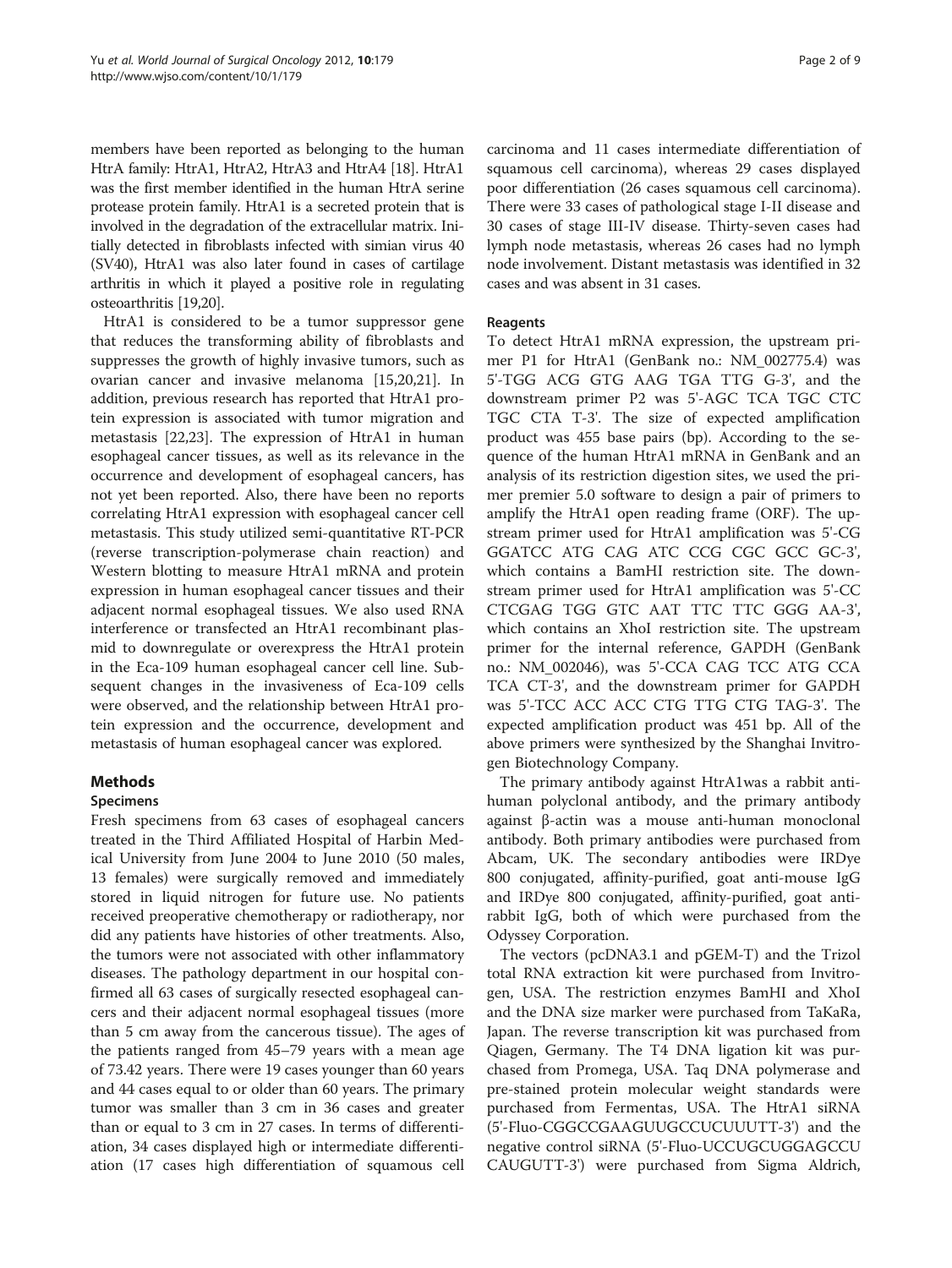USA. The Eca-109 human esophageal cancer cell line was purchased from the Shanghai Institute of Cell Biology, Chinese Academy of Sciences. RPMI 1640, trypsin, fetal bovine serum and the Lipofectamine 2000 transfection reagent were all purchased from Invitrogen, USA. Tissue culture plates and the Transwell invasion chamber were purchased from the Corning Corporation.

#### RT-PCR

One hundred milligrams of esophageal cancer tissue or its adjacent normal esophageal tissue (more than 5 cm from the cancer) were collected separately and homogenized in1 ml of Trizol reagent. Total RNA was extracted in accordance with the procedures outlined in the Trizol product manual. The reverse transcription kit was used to perform the reverse transcription reaction. The firststrand cDNA was synthesized according to the product manual and stored at −20°C for future use.

The HtrA1 and GAPDH primers were synthesized by the Shanghai Invitrogen Biotechnology Company, dissolved in ddH2O and stored at −20°C for future use. One microliter of cDNA was added to a 25-μl PCR reaction. The amplification conditions consisted of an initial denaturation for 5 min at 94°C followed by 30 cycles of amplification with denaturation for 30 s at 94°C, annealing for 30 s at 56°C, extension for 30 s at 72°C and a final extension for 10 min at 72°C. PCR products were verified by electrophoresis on a 1.5% agarose gel. The relative HtrA1 mRNA content was determined by the ratio of HtrA1 to GAPDH intensity, which was calculated using the QuantityOne software (Bio-Rad, USA).

### Western blotting

Fifty milligrams of tissue sample that had been frozen in liquid nitrogen was ground and homogenized in 1 ml of RIPA lysis buffer [150 mM NaCl, 1% NP40, 0.5% sodium deoxycholate, 0.1% SDS, 50 mM Tris (pH 7.9), 10 mM NaF, PMSF and 1 × protease inhibitors (Complete cocktail tablets, Roche)]. The homogenate was transferred to a 1.5-ml centrifuge tube and centrifuged at  $16,000 \times g$ for 30 min. The concentration of the total protein in the supernatant was measured using the BCA Protein Assay Kit (Shanghai Biocolor BioScience & Technology Co.). Ten micrograms of total protein from each esophageal cancer case was mixed together and used as a single combined esophageal cancer tissue protein sample. The same was done to create the adjacent normal esophageal protein sample.

A polyacrylamide gel consisting of a 5% stacking gel and a 12% separating gel was cast. A total of 50 μg of protein was loaded per lane, separated by electrophoresis and transferred to a PVDF membrane via the wet transfer method (Bio-Rad, USA). After blocking in a solution

of 5% non-fat milk in TBST [10 mM Tris–HCl (pH7.5), 150 mM NaCl and 0.1% Tween-20] at room temperature for 1 h, a rabbit polyclonal anti-human HtrA1 antibody (1:500 dilution) or a mouse anti-human β-actin monoclonal antibody (1:1,000 dilution) was applied to the blot and incubated at 4°C overnight. The appropriate IRDye 800 labeled secondary antibody (1:2000 dilution in PBS) was added and incubated at 4°C overnight. After washing with TBST, the membrane was scanned with the Odyssey Infrared Imaging System (Rockland Co.). The relative HtrA1 protein content was determined using the ratio of HtrA1 intensity to β-actin intensity, which was analyzed using the QuantityOne software (Bio-Rad, USA).

#### Immunohistochemistry

The 4% paraformaldehyde-fixed tumor tissue was paraffin embedded, cut into 5-μm serial sections and blocked with normal goat serum at room temperature for 20 min. The tissue section was probed with the HtrA1 antibody (at a working dilution of 1:200) at 4°C overnight and then washed three times with PBS for 2 min each. The section was subsequently probed with the biotinylated goat anti-rabbit IgG secondary antibody (at a working dilution of 1:150) at 4°C overnight and washed three times with PBS for 2 min. The section was stained by SAB at 37°C for 20 min, was washed with PBS four times for 5 min and then was incubated in DAB at room temperature for 10 min. The section was stained by hematoxylin and observed using a Leica microscope. Yellow and brown staining in the immunohistochemical results was considered positive.

## Transfection of pcDNA3.1-HtrA1 and HtrA1 siRNA into Eca-109 cells and measurement of cell invasiveness and metastasis

PCR amplification was performed using the first strand cDNA derived from the adjacent normal esophageal tissue as the template. The HtrA1 upstream and downstream primers were used for the PCR amplification. The PCR product was ligated into the pGEM-T vector. After confirming proper ligation by restriction enzyme digestion, the properly constructed recombinant plasmid was sent to Shanghai Invitrogen Biotechnology Co., Ltd., for DNA sequencing. After sequence verification, both the recombinant plasmid pGEM-HtrA1 and the pcDNA3.1 vector were subjected to a BamHI and XhoI double digest. The digested products were purified, and the HtrA1 gene was ligated into the pcDNA3.1 vector using T4 DNA ligase. The recombinant plasmid, pcDNA3.1-HtrA1, was transformed to DH5α competent cells to amplify and isolate the construct.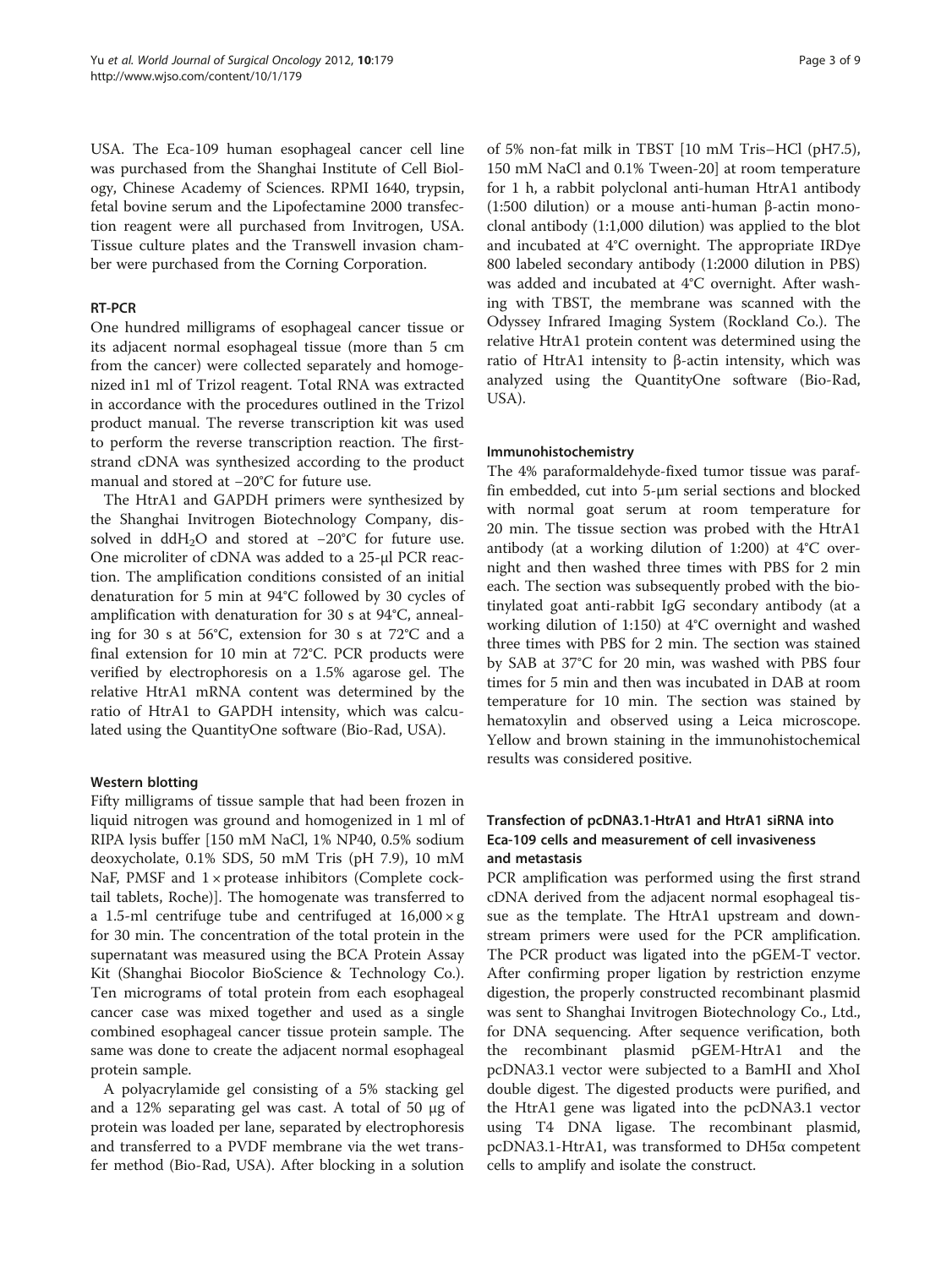Eca-109 cells were seeded into six-well tissue culture plates at a concentration of  $1 \times 10^6$  cells per well. After an overnight incubation, the recombinant pcDNA3.1- HtrA1 plasmid and the sense or antisense HtrA1 siRNAs were transfected into Eca-109 cells using Lipofectamine 2000. A Western blot was used to detect the changes in the HtrA1 protein expression levels in each group of cells to verify the effect of RNA interference or the overexpression of HtrA1. A Transwell chamber invasion assay was used to measure changes in the invasiveness of the Eca-109 cells between the untransfected control group, the empty vector-transfected control group, the HtrA1 siRNA-transfected group and the recombinant plasmid pcDNA3.1-HtrA1-transfected group. The number of cells crossing the Transwell polycarbonate membrane was counted using a Leica microscope. Cells that crossed the polycarbonate membrane were considered to be invasive. A total of eight fields were randomly observed.

#### Statistical analyses

The Stata 7.0 statistical software was used for statistical analyses of the experimental results. The statistical methods used were the chi-squared  $(\chi^2)$  test and Student's t test. A p-value of less than 0.05 was considered to be statistically significant.

#### Results

### RT-PCR detection of HtrA1 mRNA expression in esophageal carcinoma tissue

The RT-PCR produced amplified products of the expected sizes (i.e., 455 bp and 451 bp for HtrA1 and the internal reference GAPDH, respectively). The PCR was followed by DNA isolation, cloning and sequencing. The percentage of positive HtrA1 expression in human esophageal cancer tissues and their adjacent normal esophageal tissues was 42.86% and 68.25%, respectively. HtrA1 mRNA expression in the esophageal cancer tissues was significantly lower than in their adjacent normal esophageal tissue ( $p < 0.05$ ). More highly undifferentiated esophageal cells displayed lower HtrA1 mRNA expression levels ( $p < 0.05$ ). The HtrA1 mRNA expression in tumors of early pathological stages (I-II) was significantly higher than in tumors of mid-to-late pathological stages (III-IV) ( $p < 0.05$ ). Patients with positive lymph node metastasis had significantly lower HtrA1 mRNA expression levels than did patients with negative lymph node metastasis ( $p < 0.05$ ). Patients with positive distant metastasis had significantly lower HtrA1 mRNA expression than did patients without distant metastasis ( $p < 0.05$ ) (Figure 1). HtrA1 mRNA expression was not associated with a patient's gender, age or tumor size ( $p > 0.05$ ), as displayed in Table [1](#page-4-0).



### Western blot detection of HtrA1 protein expression in esophageal cancer

Western blot analysis revealed that HtrA1 protein expression in esophageal cancer tissue was significantly lower than in the adjacent normal esophageal tissue  $(p < 0.05)$ . Indeed, the more undifferentiated esophageal cells displayed lower HtrA1 protein expression levels  $(p<0.05)$ . Early pathological stage (I-II) tumors had significantly higher HtrA1 protein expression than did the mid-to-late pathological stage (III-IV) tumors ( $p < 0.05$ ). Patients with positive lymph node metastasis had significantly lower HtrA1 protein expression levels than did patients with lymph node-negative disease  $(p < 0.05)$ . Patients with positive distant metastasis had significantly lower HtrA1 protein expression levels compared to patients with distant metastasis negative disease  $(p < 0.05)$ . The results are shown in Table [2](#page-4-0) and Figure [2.](#page-5-0)

#### Immunohistochemical detection of HtrA1 protein in esophageal cancer and the adjacent normal esophageal tissue

HtrA1 staining was mainly localized in the cytoplasm, and no positive staining was detected in the nucleus. HtrA1 protein expression in esophageal cancer was significantly lower than that in adjacent normal esophageal tissues (Figure [3](#page-5-0)).

## The effect of HtrA1 expression levels on the in vitro invasiveness of the Eca-109 human esophageal cancer cell line

We successfully constructed the recombinant pcDNA3.1- HtrA1plasmid and used Lipofectamine 2000 to transfect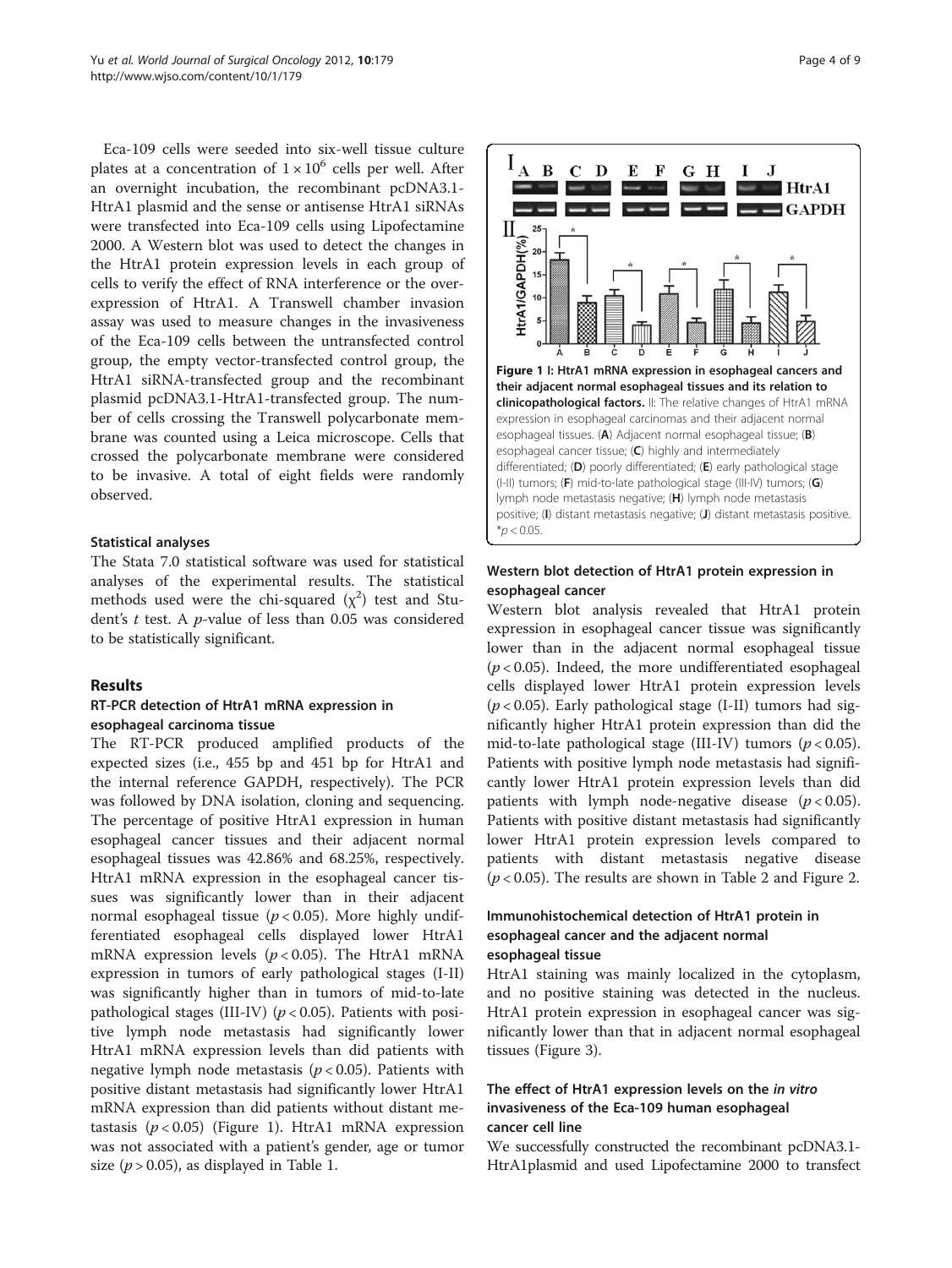| Pathologic parameter                  | Cases | HtrA1-positive<br>rate $(% )$ | $x^2$   | Ρ        |
|---------------------------------------|-------|-------------------------------|---------|----------|
| Normal tissue                         | 63    | 43 (68.25)                    | 8.2286  | $0.004*$ |
| Carcinoma tissue                      | 63    | 27 (42.86)                    |         |          |
| Sex                                   |       |                               |         |          |
| Male                                  | 50    | 23 (46.00)                    | 0.9773  | 0.323    |
| Female                                | 13    | 4 (30.77)                     |         |          |
| Age                                   |       |                               |         |          |
| < 60                                  | 19    | 6(31.58)                      | 1.4130  | 0.235    |
| $\geq 60$                             | 44    | 21 (47.73)                    |         |          |
| Size of primary carcinoma (cm)        |       |                               |         |          |
| $<$ 3                                 | 36    | 15 (41.67)                    | 0.0486  | 0.825    |
| $\geq$ 3                              | 27    | 12 (44.44)                    |         |          |
| Degree of differentiation             |       |                               |         |          |
| Well and moderately<br>differentiated | 34    | 19 (55.88)                    | 5.1169  | $0.024*$ |
| Poorly differentiated                 | 29    | 8 (27.59)                     |         |          |
| Pathological stage                    |       |                               |         |          |
| $ -  $                                | 33    | 19 (57.58)                    | 6.1303  | $0.013*$ |
| $III - IV$                            | 30    | 8(26.67)                      |         |          |
| Lymph nodes metastasis                |       |                               |         |          |
| Negative                              | 26    | 17 (65.38)                    | 9.1739  | $0.002*$ |
| Positive                              | 37    | 10 (27.03)                    |         |          |
| Distant metastasis                    |       |                               |         |          |
| Negative                              | 31    | 21 (67.74)                    | 15.4325 | $0.000*$ |
| Positive                              | 32    | 6(18.75)                      |         |          |

<span id="page-4-0"></span>

|  |  | Table 1 HtrA1 mRNA expression in esophageal cancer           |  |
|--|--|--------------------------------------------------------------|--|
|  |  | tissue and its relationship with clinicopathological factors |  |

the plasmid into Eca-109 cells to overexpress the HtrA1 protein. Additionally, HtrA1 protein levels were reduced by RNA interference. The changes in the invasiveness of the Eca-109 human esophageal cancer cells were tested using a Transwell invasion chamber. Eca-109 cells were divided into four groups: the untransfected control group, the recombinant plasmid pcDNA3.1-HtrA1-transfected group, the siRNA control-transfected group and the HtrA1 siRNA-transfected group. Western blot analysis revealed that HtrA1 protein expression levels were significantly increased in the Eca-109 cells transfected with pcDNA3.1- HtrA1 ( $p < 0.01$ ) (Table [3](#page-6-0)). The HtrA1-over expressing cells also demonstrated a decrease in the number of cells (47 cells/field) crossing the polycarbonate membrane of the Transwell invasion chamber ( $p < 0.01$ ). HtrA1 protein expression levels were significantly decreased in the group of Eca-109 cells transfected with the HtrA1 siRNA ( $p < 0.01$ ). The knockdown cells displayed a significantly increased number of cells (459 cells/field) crossing the polycarbonate membrane of the Transwell invasion chamber relative to the control  $(p < 0.01)$ . The untransfected group and the transfected control groups of the Eca-109 cells displayed no significant difference in HtrA1 protein expression or cell invasiveness (Figure [4\)](#page-6-0). These data suggest that an increased level of HtrA1 protein can reduce the invasiveness of t Eca-109 cells, whereas a reduced level of HtrA1 protein promotes Eca-109 cell invasion. This finding also indicates that HtrA1 protein expression levels are negatively correlated with Eca-109 cell invasiveness.

## Discussion

HtrA1 was the first identified member of the HtrA serine protease family. Structurally, HtrA1 has two isolated homology regions. The C-terminal region contains the highly conserved insulin serine protease (SP) region and the PDZ region, which are regions specific to the HtrA family. The N-terminal region contains domains homologous to the insulin-like growth factor binding protein (IGFBP) and follistatin (FS). Between the IGFBP region and the SP region, there is a region similar to the protease inhibitor Kazal [[18,24-26\]](#page-7-0).

Many studies have demonstrated that the HtrA1 serine protease is involved in a variety of diseases [[27-29\]](#page-7-0). A single nucleotide polymorphism (SNP), rsll200638, was identified in the HtrA1 gene promoter and found to be significantly correlated with age-related macular degeneration (AMD) with a population-attributable risk of 49.3%. Individuals with the HtrA1 polymorphism have a ten-fold greater risk of developing AMD [[28\]](#page-7-0). HtrA1 can bind to and inhibit transforming growth factor β (TGFβ), which is an important regulator of the extracellular matrix deposition and angiogenesis [[30](#page-7-0)]. De Luca et al. have confirmed that the HtrA1 serine protease is

Table 2 HtrA1 protein expression in esophageal cancer tissue

| Pathologic parameter                  | Cases | Gray-scale ratio<br>of HtrA1/β-actin | P      |
|---------------------------------------|-------|--------------------------------------|--------|
| Normal tissue                         | 63    | $38.60 + 3.81$                       | < 0.05 |
| Carcinoma tissue                      | 63    | $13.13 + 2.90$                       |        |
| Degree of differentiation             |       |                                      |        |
| Well and moderately<br>differentiated | 34    | $19.2747 + 2.65$                     | < 0.05 |
| Poorly differentiated                 | 29    | $9.17 + 3.97$                        |        |
| Pathological stage                    |       |                                      |        |
| $I - II$                              | 33    | $18.63 + 3.05$                       | < 0.05 |
| $III - IV$                            | 30    | $9.30 + 3.66$                        |        |
| Lymph nodes metastasis                |       |                                      |        |
| Negative                              | 26    | $17.79 \pm 4.96$                     | < 0.05 |
| Positive                              | 37    | $7.24 + 2.31$                        |        |
| Distant metastasis                    |       |                                      |        |
| Negative                              | 31    | $17.37 + 3.60$                       | < 0.05 |
| Positive                              | 32    | $9.43 + 2.30$                        |        |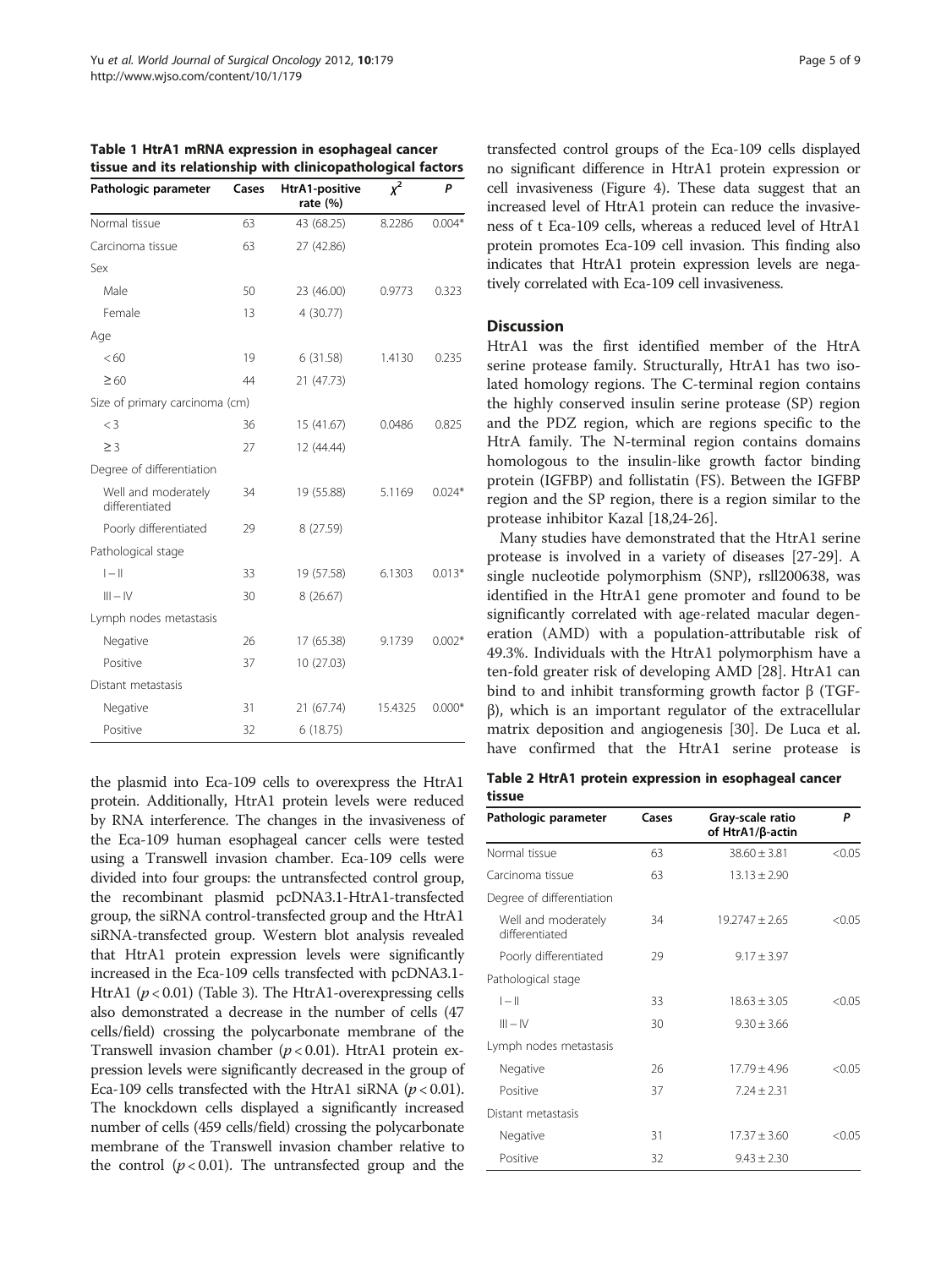<span id="page-5-0"></span>

associated with gestational hypertension and that HtrA1 expression is significantly increased in late pregnancy, with higher expression levels being observed in the syncytiotrophoblast versus the cytotrophoblast [\[31](#page-7-0)].

HtrA1 is considered to be a tumor suppressor gene [[15,20,21\]](#page-7-0). In 2006, Bowden et al. used RT-PCR, Western blotting and immunohistochemistry to detect the gene and protein expression levels of HtrA1 and HtrA3 in normal human endometrium and endometrial carcinoma. Their results illustrated that HtrA1 mRNA levels in endometrial carcinoma were significantly lower than in the normal endometrium. Additionally, as the endometrial cancer histological grade (G1, G2, G3) increased, there was clearly a greater decrease in HtrA1 mRNA levels. Immunohistochemistry revealed that HtrA1 expression in histological grade G3 tumors was significantly lower than in the G1 grade [\[32](#page-7-0)].

In 2008, Joanna Narkiewicz et al. used semi-quantitative RT-PCR and Western blotting to measure HtrA1, HtrA2 and HtrA3 mRNA and protein expression levels in ovarian cancers. The results revealed that HtrA1 mRNA expression in ovarian cancer was significantly decreased compared with normal ovarian tissue [\[33\]](#page-7-0). Zhu et al. confirmed that HtrA1 expression in liver cancer tissues was significantly lower than in their adjacent liver tissue and that HtrA1 was associated with the occurrence and development of liver cancer [\[23\]](#page-7-0). De Luca et al. confirmed the expression of HtrA1 in normal esophageal tissues [\[34\]](#page-7-0). In the present study, we showed that the percentages of positive HtrA1 expression in human esophageal cancer tissues and their adjacent normal tissues were 42.86% and 68.25%, respectively. Also, HtrA1 mRNA and protein expression levels in esophageal carcinoma were significantly lower than in the adjacent normal esophageal tissue ( $p \lt 0.05$ ). The more highly undifferentiated esophageal cells displayed lower HtrA1 mRNA and protein expression levels  $(p < 0.05)$ . Patients with early pathological stage tumors (I-II) had significantly higher HtrA1 mRNA and protein expression levels than in patients with mid-to-late pathological stage tumors (III-IV) ( $p < 0.05$ ). Patients with positive lymph node metastasis had significantly lower HtrA1 mRNA and protein expression levels versus patients with lymph nodenegative disease  $(p < 0.05)$ . Patients with positive distant metastasis had significantly lower HtrA1 mRNA and protein expression levels than patients with no distant

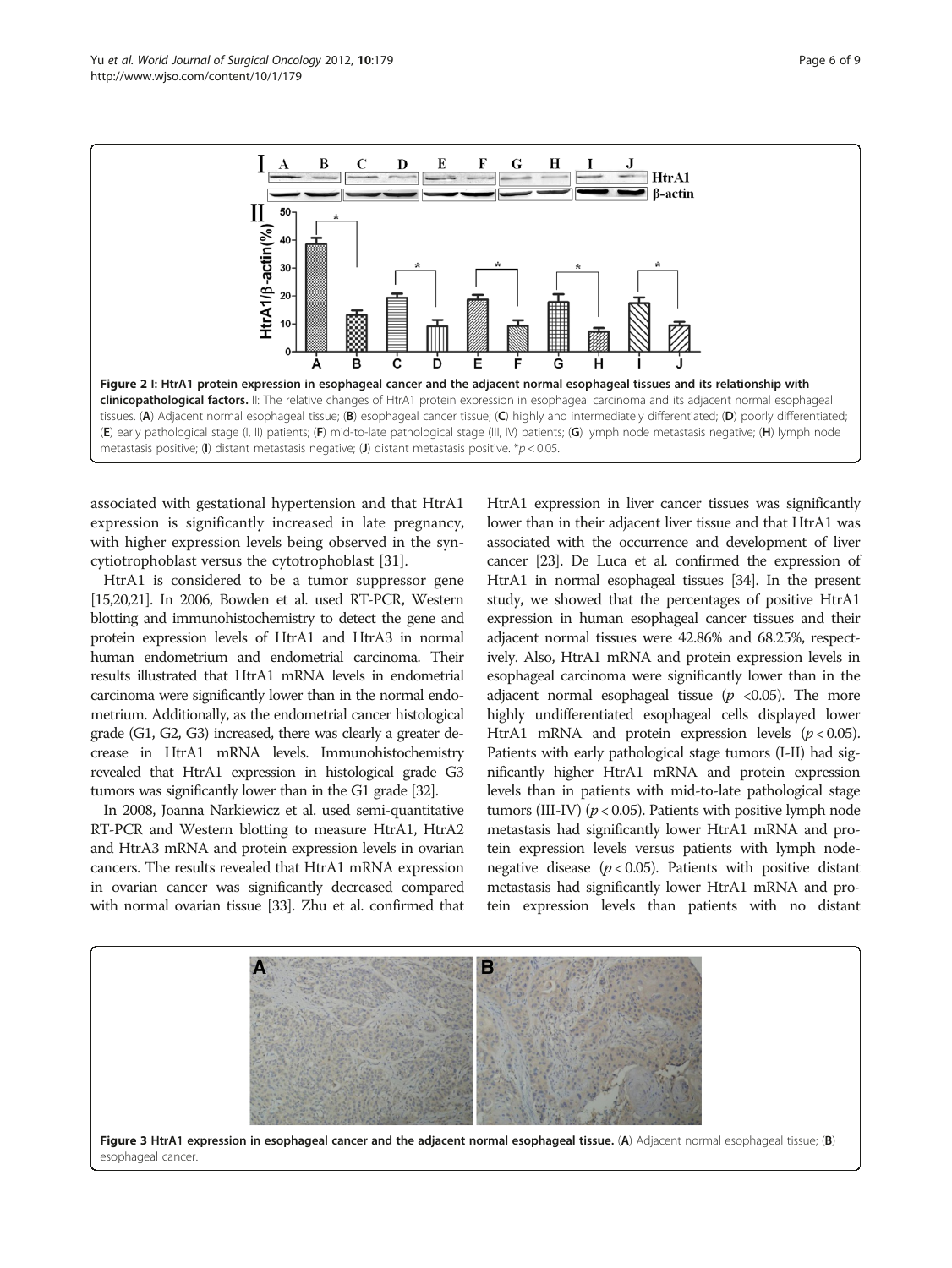<span id="page-6-0"></span>Table 3 The comparison of invasiveness of Eca-109 cells in relation to expression of HtrA1

| <b>Groups</b>                                        | Gray-scale ratio<br>of HtrA1/ß-actin | Number of<br>invasive cells |  |  |  |
|------------------------------------------------------|--------------------------------------|-----------------------------|--|--|--|
| Untransfected control group                          | $11.99 \pm 3.05$                     | $773.33 + 48.44$            |  |  |  |
| pcDNA3.1-HtrA1-transfected group                     | $41.34 + 6.52**$                     | $47.67 + 17.24***$          |  |  |  |
| Control siRNA-transfected group                      | $13.10 \pm 2.48$                     | $233.00 \pm 33.18$          |  |  |  |
| HtrA1 siRNA-transfected group                        | $3.65 \pm 1.57***$                   | $459.33 \pm 51.73$ **       |  |  |  |
| $* p$ < 0.01 versus the untransfected control group. |                                      |                             |  |  |  |

metastasis ( $p < 0.05$ ). Finally, HtrA1 mRNA and protein expression levels were not associated with a patient's gender, age or tumor size  $(p > 0.05)$ . Our results are consistent with previous studies.

Mullany et al. have reported that downregulating HtrA1 expression in Hec1A and Hec1B cells (both of which are endometrial carcinoma cell lines) via RNA interference leads to a three- to four-fold increase in the invasiveness of these cells, whereas overexpressing HtrA1in Ark1 and Ark2 cells leads to a three- to four-fold decrease in their invasiveness [[35](#page-7-0)]. Chien et al. also confirmed that downregulating HtrA1 can promote cell invasion, that stimulating HtrA1 can reduce cell invasiveness and that HtrA1 is a microtubule-associated protein that regulates cell motility by regulating the stability of microtubules [[36](#page-8-0)].

Many reports indicate that during the early stages of tumorigenesis (when the tumor is still benign), TGF-β1 acts a tumor suppressor gene; however, in the later stages of tumorigenesis, TGF-β1 becomes a promoter for tumor progression, invasion and metastasis [[37](#page-8-0)]. HtrA1 can bind to and transform TGF-β family members, leading to the inhibition of TGF-β signaling. The proteolytic function of HtrA1 is essential for this inhibitory effect [[38](#page-8-0)]. In this study, we successfully transfected Eca-109 cells with the pcDNA3.1-HtrA1 recombinant expression plasmid or an HtrA1 siRNA. We observed changes in cell invasiveness in these lines using a Transwell assay. Eca-109 cells transfected with the pcDNA3.1-HtrA1 recombinant plasmid displayed a significant increase in HtrA1 protein expression levels ( $p < 0.01$ ) and a significantly decreased number of cells crossing the Transwell chamber relative to the untransfected control group and the empty vectortransfected control group  $(p < 0.01)$ . The Eca-109 cells transfected with the HtrA1 siRNA displayed significantly lower HtrA1 protein expression levels  $(p < 0.01)$  and significantly higher numbers of cells crossing the Transwell chamber relative to the untransfected control group and the non-targeting siRNA transfected control group  $(p < 0.01)$ . These results are consistent with those of previous studies.

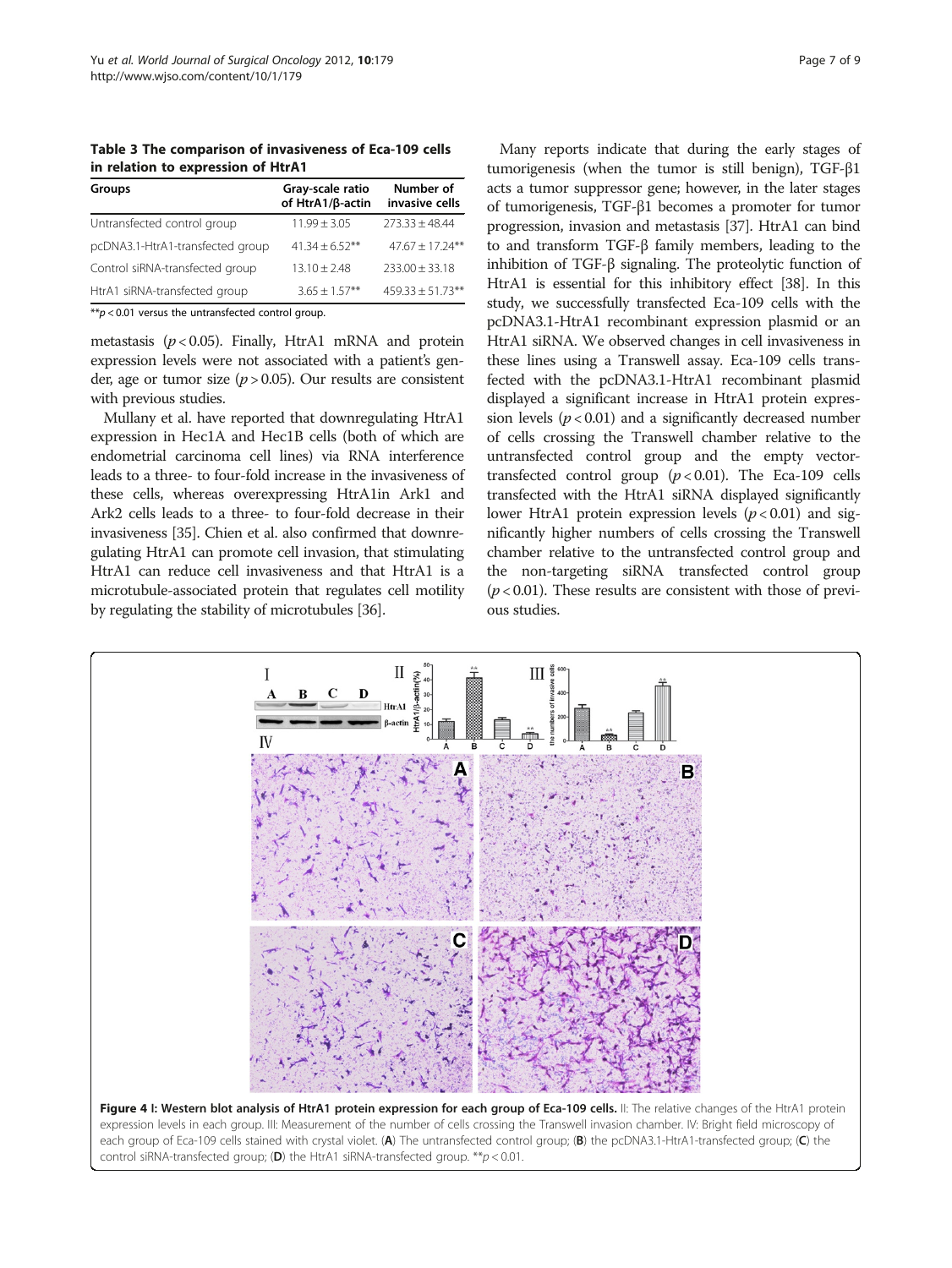#### <span id="page-7-0"></span>Conclusion

HtrA1 protein expression is associated with the occurrence and development of esophageal cancer. HtrA1 participates in the invasion and metastasis of esophageal cancer cells. The underlying mechanism of this process may be related to the TGF-β cell-signaling pathway, but the exact mechanism requires further elucidation. In the future, HtrA1 may be a potential target for the treatment of esophageal cancer.

#### Competing interests

The authors declare no competing interest.

#### Authors' contributions

YY: Design, acquisition of data, analysis and interpretation of data, drafting of manuscript, critical revision, final approval. WS: Design, drafting of manuscript, critical revision, final approval. YH: Design, acquisition of data, critical revision, final approval. JZ: Design, acquisition of data, critical revision, final approval. HS: Design, acquisition of data, analysis and interpretation of data, drafting of manuscript, critical revision, final approval. ZZ: Design, acquisition of data, analysis and interpretation of data, drafting of manuscript, critical revision, final approval. All authors read and approved the final manuscript.

#### Acknowledgement

This study was supported by the grant from Youth Training Plan of Sun Yat-Sen University (no. 10ykpy38), the Research Award Fund for Outstanding Young researchers in Sun Yat-sen Cancer Center (no. 303045172006; no. 303045172005), the National Natural Science Foundation of China (no. 30901728) and the Science & Technology Pillar Program of Guangdong Province (no. 2011B031800220).

#### Author details

<sup>1</sup>Department of Interventional Radiology, The Third Affiliated Hospital of Harbin Medical University, No. 150, Haping Rd, Harbin 150040, China. <sup>2</sup>Department of Cardiothoracic Surgery, The First Affiliated Hospital of Guangzhou Medical College, Guangzhou, China. <sup>3</sup>Guangzhou Institute of Respiratory Disease & China State Key Laboratory of Respiratory Disease, Guangzhou, China. <sup>4</sup>State Key Laboratory of Oncology in South China, Guangzhou, China. <sup>5</sup>Department of Thoracic Surgery, Cancer Center, Sun Yatsen University, Guangzhou, China.

#### Received: 22 May 2012 Accepted: 8 August 2012 Published: 30 August 2012

#### References

- 1. Feng XX, Duan PF, Wang LB, Lu ZX: Polymorphisms of XPC gene and susceptibility of esophageal cancer. Chin J Cancer Res 2010, 22:49-54.
- Nasr JY, Schoen RE: Prevalence of adenocarcinoma at esophagectomy for Barrett's esophagus with high grade dysplasia. J Gastrointest Oncol 2011, 2:34–38.
- 3. Wagner TD, Khushalani N, Yang GY: Clinical T2N0M0 carcinoma of thoracic esophagus. J Thorac Dis 2010, 2:36–42.
- 4. Jabbour SK, Thomas CR: Radiation therapy in the postoperative
- management of esophageal cancer. J Gastrointest Oncol 2010, 1:102-111. 5. Das P: Esophageal cancer: is preoperative chemoradiation the new standard? J Gastrointest Oncol 2010, 1:68-69.
- 6. Kleinberg L: Does postoperative radiation therapy benefit patients with esophageal cancer? J Gastrointest Oncol 2010, 1:70–71.
- 7. Prasanna PGS, Stone HB, Wong RS, Capala J, Bernhard EJ, Vikram B, Coleman CN: Normal tissue protection for improving radiotherapy: where are the gaps? Transl Cancer Res 2012, 1:35–48.
- Hopkins S, Yang GY: Positron emission tomography's utility in esophageal cancer management. J Thorac Dis 2009, 1:29–33.
- 9. Chen YJ, Kernstine KH, Shibata S, Lim D, Smith DD, Tang M, Liu A, Pezner RD, Wong JY: Image-guided radiotherapy of esophageal cancer by helical tomotherapy: acute toxicity and preliminary clinical outcome. J Thorac Dis 2009, 1:11–16.
- 10. Patnaik SK, Mallick R, Yendamuri S: MicroRNA's and esophageal cancer. J Gastrointest Oncol 2010, 1:55–63.
- 11. Yu C, Fan S, Sun Y, Pickwell-Macpherson E: The potential of terahertz imaging for cancer diagnosis: a review of investigations to date. *Quant* Imaging Med Surg 2012, 2:33–45.
- 12. Clausen T, Kaiser M, Huber R, Ehrmann M: HTRA proteases: regulated proteolysis in protein quality control. Nat Rev Mol Cell Biol 2011, 12:152–162.
- 13. Schuhmann H, Adamska I: Deg proteases and their role in protein quality control and processing in different subcellular compartments of the plant cell. Physiol Plant. 2012, 145:224–234.
- 14. Backert S, Clyne M: Pathogenesis of Helicobacter pylori infection. Helicobacter 2011, 16(Suppl 1):19–25.
- 15. Zurawa-Janicka D, Skorko-Glonek J, Lipinska B: HtrA proteins as targets in therapy of cancer and other diseases. Expert Opin Ther Targets 2010, 14:665–679.
- 16. Huesgen PF, Schuhmann H, Adamska I: Deg/HtrA proteases as components of a network for photosystem II quality control in chloroplasts and cyanobacteria. Res Microbiol 2009, 160:726–732.
- 17. Meltzer M, Hasenbein S, Mamant N, et al: Structure, function and regulation of the conserved serine proteases DegP and DegS of Escherichia coli. Res Microbiol 2009, 160:660–666.
- 18. Zurawa-Janicka D, Narkiewicz J, Lipinska B: Characterization of the HtrA family of proteins. Postepy Biochem 2007, 53:27-36.
- 19. Chen W, Xu W, Tao Q, et al: Meta-analysis of the association of the HTRA1 polymorphisms with the risk of age-related macular degeneration. Exp Eye Res 2009, 89:292–300.
- 20. Canfield AE, Hadfield KD, Rock CF, et al: HtrA1: a novel regulator of physiological and pathological matrix mineralization? Biochem Soc Trans 2007, 35:669–671.
- 21. Chien J, Campioni M, Shridhar V, et al: HtrA serine proteases as potential therapeutic targets in cancer. Curr Cancer Drug Targets 2009, 9:451-468.
- 22. Mullany SA, Moslemi-Kebria M, Rattan R, et al: Expression and functional significance of HtrA1 loss in endometrial cancer. Clin Cancer Res 2011, 17:427–436.
- 23. Zhu F, Jin L, Luo TP, et al: Serine protease HtrA1 expression in human hepatocellular carcinoma. Hepatobiliary Pancreat Dis Int 2010, 9:508-512.
- 24. Chien J, He X, Shridhar V: Identification of tubulins as substrates of serine protease HtrA1 by mixture-based oriented peptide library screening. J Cell Biochem 2009, 107:253–263.
- 25. Zhu YJ: Palliative radiotherapy for painful bone metastases: short-course or long-course? Ann Palliat Med 2011, 1:78–80.
- 26. Gray CW, Ward RV, Karran E, et al: Characterization of human HtrA2, a novel serine protease involved in the mammalian cellular stress response. Eur J Biochem 2000, 267:5699–5710.
- 27. Zhang L, Lim SL, Du H, et al: HTRA1 regulates angiogenesis through TGFbeta family member GDF6. J Biol Chem 2011,
- 28. Situ D, Wang J, Shao W, et al: Assessment and treatment of cancer pain: from Western to Eastern. Ann Palliat Med 2011, doi[:10.3978/j.issn.22245820.2011.10.01.](http://dx.doi.org/10.3978/j.issn.22245820.2011.10.01) 2011 Oct 6.
- 29. Luo RJ, Zhang DD, Zhu J, et al: Association study on single nucleotide polymorphisms in HTRA1 gene and rheumatoid arthritis. Zhonghua Yi Xue Yi Chuan Xue Za Zhi 2011, 27:305–309.
- 30. Shiga A, Nozaki H, Yokoseki A, et al: Cerebral small-vessel disease protein HTRA1 controls the amount of TGF-beta1 via cleavage of proTGF-beta1. Hum Mol Genet 2011, 20:1800–1810.
- 31. Marzioni D, Quaranta A, Lorenzi T, et al: Expression pattern alterations of the serine protease HtrA1 in normal human placental tissues and in gestational trophoblastic diseases. Histol Histopathol 2009, 24:1213–1222.
- 32. Bowden MA, Di Nezza-Cossens LA, Jobling T, et al: Serine proteases HTRA1 and HTRA3 are down-regulated with increasing grades of human endometrial cancer. Gynecol Oncol 2006, 103:253–260.
- 33. Narkiewicz J, Klasa-Mazurkiewicz D, Zurawa-Janicka D, et al: Changes in mRNA and protein levels of human HtrA1, HtrA2 and HtrA3 in ovarian cancer. Clin Biochem 2008, 41:561–569.
- 34. De Luca A, De Falco M, Severino A, et al: Distribution of the serine protease HtrA1 in normal human tissues. J Histochem Cytochem 2003, 51:1279–1284.
- 35. Mullany SA, Moslemi-Kebria M, Rattan R, et al: Expression and functional significance of HtrA1 loss in endometrial cancer. Clin Cancer Res 2010, 17:427–436.